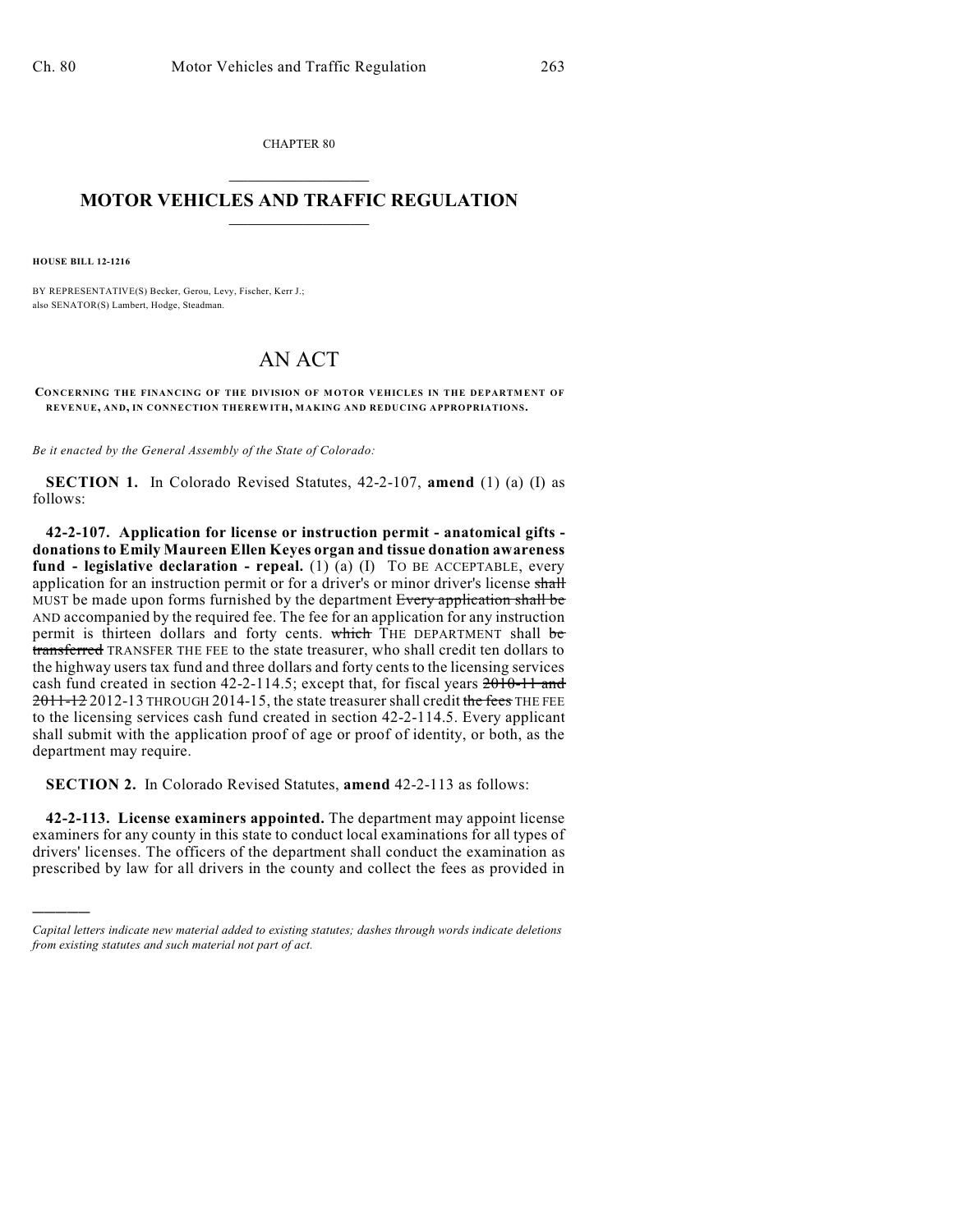section 42-2-114 and remit the same to the department, which shall deposit TRANSFER the same in the state treasury to the credit of the highway users tax fund; except that, for fiscal years  $2010-11$  and  $2011-12$  2012-13 THROUGH 2014-15, TO the state treasurer, WHO shall credit the fees to the licensing services cash fund created in section 42-2-114.5.

**SECTION 3.** In Colorado Revised Statutes, 42-2-114, **amend** (2) (a) (I) (A), (2) (a)  $(I)$   $(D)$ , and  $(4)$   $(a)$  as follows:

**42-2-114. License issued - fees - repeal.** (2) (a) (I) Except as provided in subsection (3) of this section:

(A) The fee for the issuance of a driver's license to a person twenty-one years of age or older and sixty years of age or younger is twenty dollars and forty cents, which license shall expire EXPIRES on the birthday of the applicant in the fifth year after the issuance thereof OF THE LICENSE. The DEPARTMENT SHALL TRANSFER THE fee shall be transferred to the state treasurer, who shall credit fifteen dollars to the highway users tax fund and five dollars and forty cents to the licensing services cash fund created in section 42-2-114.5; except that, for fiscal years 2010-11 and 2011-12 2012-13 THROUGH 2014-15, the state treasurer shall credit the fees FEE to the licensing services cash fund created in section 42-2-114.5. In the case of such a driver's license issued by the office of the county clerk and recorder in each county, the office of the county clerk and recorder shall retain the sum of eight dollars, and twelve dollars and forty cents shall be forwarded FORWARD THE REMAINDER OF THE FEE to the department for transmission to the state treasurer, who shall credit three dollars and forty cents to the licensing services cash fund and nine dollars to the highway users tax fund; except that, for fiscal years 2010-11 and 2011-12 2012-13 THROUGH 2014-15, the state treasurer shall credit such THE amount to the licensing services cash fund. The general assembly shall make appropriations therefrom FROM THE LICENSING SERVICES CASH FUND for the expenses of the administration of this part 1 and part 2 of this article; except that eight dollars and fifty cents of each fee shall be IS allocated pursuant to IN ACCORDANCE WITH section 43-4-205 (6) (b), C.R.S., other than during fiscal years 2010-11 and 2011-12 2012-13 THROUGH 2014-15.

(D) The fee for the issuance of a driver's license to a person sixty-one years of age or older is twenty dollars and forty cents, which license shall expire on the birthday of the applicant in the fifth year after the issuance thereof OF THE LICENSE. The DEPARTMENT SHALL TRANSFER THE fee shall be transferred to the state treasurer, who shall credit fifteen dollars to the highway users tax fund and five dollars and forty cents to the licensing services cash fund created in section 42-2-114.5; except that, for fiscal years 2010-11 and 2011-12 2012-13 THROUGH 2014-15, the state treasurer shall credit the fees THE FEE to the licensing services cash fund created in section 42-2-114.5. In the case of a driver's license issued by the office of the county clerk and recorder in each county, the office of the county clerk and recorder shall retain the sum of eight dollars, and twelve dollars and forty cents shall be forwarded FORWARD THE REMAINDER to the department for transmission to the state treasurer, who shall credit three dollars and forty cents to the licensing services cash fund and nine dollars to the highway users tax fund; except that, for the fiscal years  $2010-11$  and  $2011-12$  2012-13 THROUGH 2014-15, the state treasurer shall credit such THE amount to the licensing services cash fund.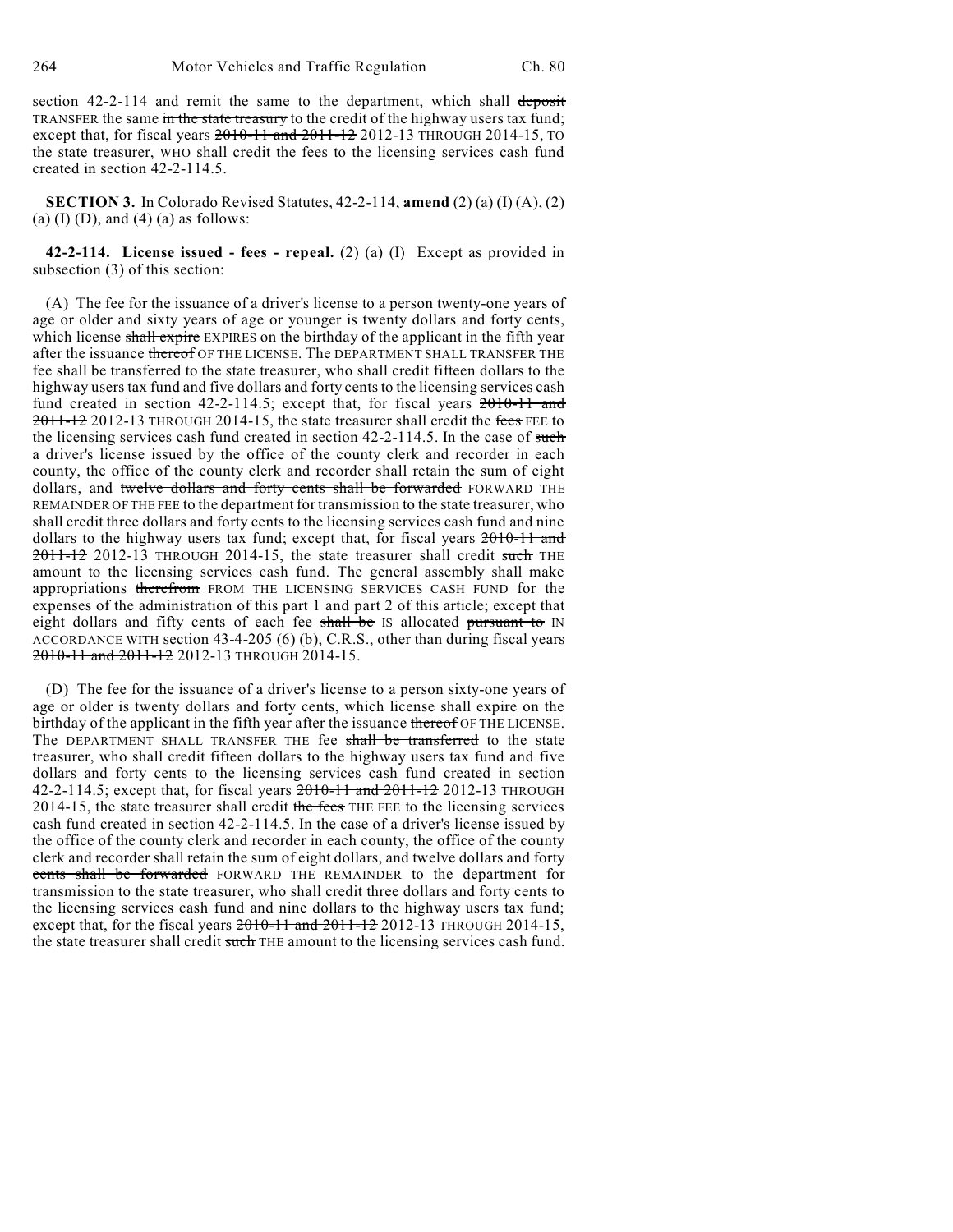The general assembly shall make appropriations therefrom FROM THE LICENSING SERVICES CASH FUND for the expenses of the administration of this part 1 and part 2 of this article; except that eight dollars and fifty cents of each fee shall be IS allocated pursuant to IN ACCORDANCE WITH section 43-4-205 (6) (b), C.R.S., other than during fiscal years 2010-11 and 2011-12 2012-13 THROUGH 2014-15.

(4) (a) The fee for the issuance of a minor driver's license is twenty dollars and forty cents, which license shall expire EXPIRES twenty days after the twenty-first birthday of the licensee. The DEPARTMENT SHALL TRANSFER THE fee shall be transferred to the state treasurer, who shall credit fifteen dollars to the highway users tax fund and five dollars and forty cents to the licensing services cash fund created in section 42-2-114.5; except that, for fiscal years  $2010-11$  and  $2011-12$  2012-13 THROUGH 2014-15, the state treasurer shall credit the fees FEE to the licensing services cash fund created in section 42-2-114.5. In the case of the issuance of any minor driver's license by the office of the county clerk and recorder, the fee therefor shall be FOR THE MINOR DRIVER'S LICENSE IS apportioned in the same manner as for the issuance of a driver's license pursuant to IN ACCORDANCE WITH paragraph (a) of subsection (2) of this section.

**SECTION 4.** In Colorado Revised Statutes, 42-2-117, **amend** (1) as follows:

**42-2-117. Duplicate permits and minor licenses - replacement licenses.** (1) If an instruction permit or a minor driver's license issued under this article is lost, stolen, or destroyed, the person to whom the same was issued, upon request and the payment of a fee of six dollars and ninety cents for the first duplicate and thirteen dollars and forty cents for any subsequent duplicate to the department, may obtain a duplicate or substitute therefor upon furnishing satisfactory proof to the department that the permit or minor license had been lost, stolen, or destroyed and that the applicant is qualified to have a permit or license. The DEPARTMENT SHALL TRANSFER EITHER fee for the first duplicate license shall be transferred to the state treasurer, who shall credit five dollars to the highway users tax fund and one dollar and ninety cents to the licensing services cash fund created in section 42-2-114.5; except that, for fiscal years  $2010-11$  and  $2011-12$  2012-13 THROUGH 2014-15, the state treasurer shall credit the fees FEE to the licensing services cash fund created in section 42-2-114.5. The fee for a subsequent duplicate license shall be IS transferred to the state treasurer, who shall credit ten dollars to the highway users tax fund and three dollars and forty cents to the licensing services cash fund; except that, for fiscal years 2010-11 and 2011-12 2012-13 THROUGH 2014-15, the state treasurer shall credit the fees FEE to the licensing services cash fund.

**SECTION 5.** In Colorado Revised Statutes, 42-2-406, **amend** (1), (2), (3) (d), and (6) as follows:

**42-2-406. Fees.** (1) The fee for the issuance of a commercial driver's license is thirty-four dollars and forty cents. which THE DEPARTMENT shall be CAUSE THE FEE TO BE transferred to the state treasurer, who shall credit twenty-five dollars to the highway users tax fund and nine dollars and forty cents to the licensing services cash fund created in section 42-2-114.5; except that, for fiscal years 2010-11 and 2011-12 2012-13 THROUGH 2014-15, the state treasurer shall credit the fees FEE to the licensing services cash fund created in section 42-2-114.5. Such THE license shall expire EXPIRES on the birthday of the applicant in the fourth year after its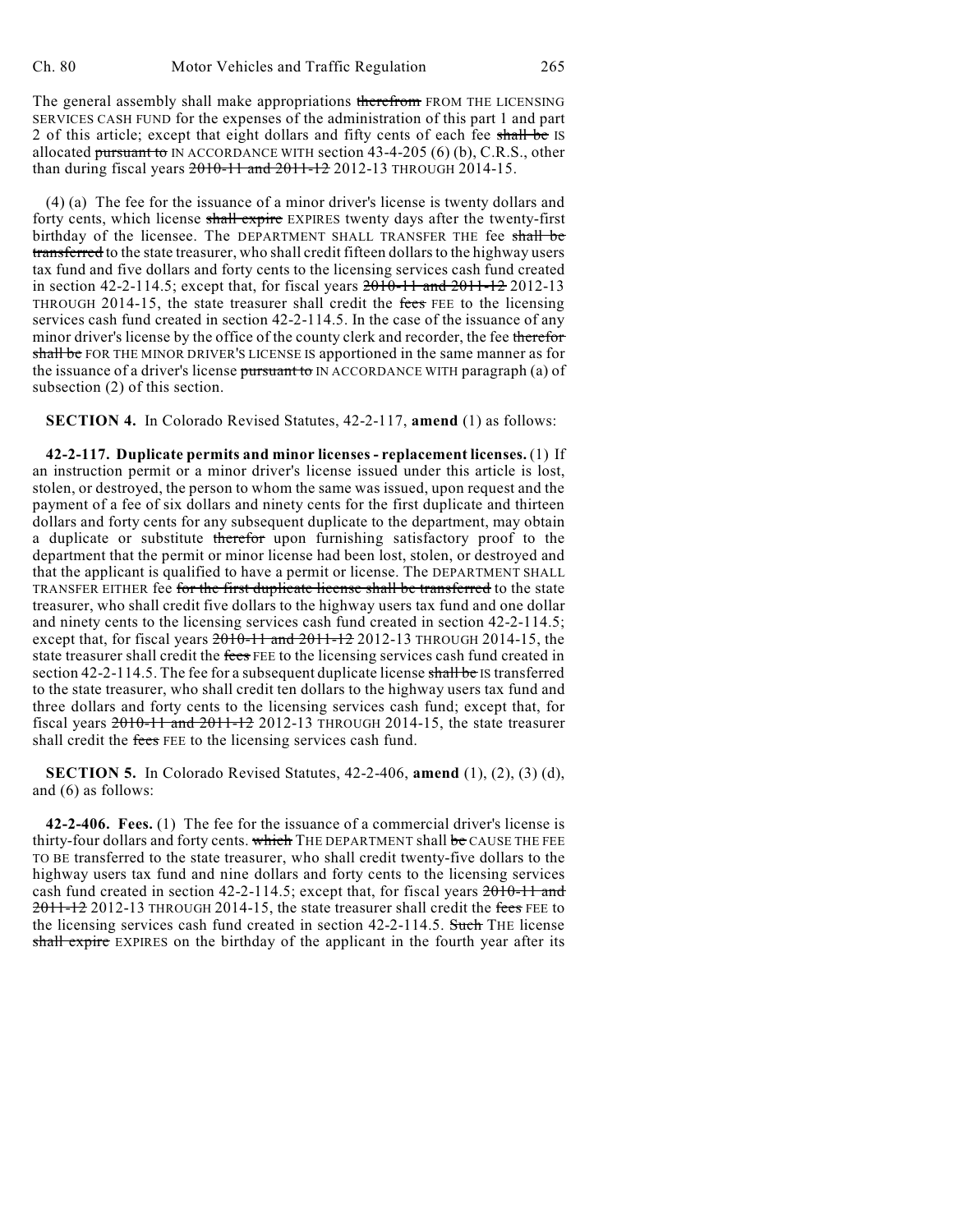issuance. When issuing a commercial driver's license, the office of the county clerk and recorder shall retain eight dollars and twenty-six dollars and forty cents shall be forwarded SHALL FORWARD THE REMAINDER to the department for transmission to the state treasurer, who shall credit nineteen dollars to the highway users tax fund and seven dollars and forty cents to the licensing services cash fund; except that, for fiscal years  $2010-11$  and  $2011-12$  2012-13 THROUGH 2014-15, the state treasurer shall credit the fees AMOUNT to the licensing services cash fund. The general assembly shall make annual appropriations therefrom FROM THE LICENSING SERVICES CASH FUND for the expenses of the administration of parts 1 and 2 of this article and this part 4; except that eight dollars and fifty cents of each commercial driver's license fee shall be allocated pursuant to IN ACCORDANCE WITH section 43-4-205 (6) (b), C.R.S., other than during fiscal years  $2010-11$  and  $2011-12$ 2012-13 THROUGH 2014-15.

(2) Notwithstanding any other provision of law, the fee for a person eighteen years of age or older for issuance of a minor driver's license that authorizes operation of a commercial motor vehicle upon the highways of this state is thirty-four dollars and forty cents. which THE DEPARTMENT shall CAUSE THE FEE TO be transferred to the state treasurer, who shall credit twenty-five dollars to the highway users tax fund and nine dollars and forty cents to the licensing services cash fund created in section 42-2-114.5; except that, for fiscal years 2010-11 and 2011-12 2012-13 THROUGH 2014-15, the state treasurer shall credit the fees FEE to the licensing services cash fund created in section 42-2-114.5. When issuing a minor driver's license, the office of the county clerk and recorder shall retain eight dollars and twenty-six dollars and forty cents shall be forwarded SHALL FORWARD THE REMAINDER to the department for transmission to the state treasurer, who shall credit nineteen dollars to the highway users tax fund and seven dollars and forty cents to the licensing services cash fund; except that, for fiscal years 2010-11 and 2011-12 2012-13 THROUGH 2014-15, the state treasurer shall credit such THE amount to the licensing services cash fund created in section 42-2-114.5. The general assembly shall make annual appropriations therefrom FROM THE LICENSING SERVICES CASH FUND for the expenses of the administration of parts 1 and 2 of this article and this part 4; except that eight dollars and fifty cents of each such minor driver's license fee shall be IS allocated pursuant to IN ACCORDANCE WITH section 43-4-205 (6) (b), C.R.S., other than during fiscal years  $2010-11$  and  $2011-12$ 2012-13 THROUGH 2014-15.

(3) (d) THE DEPARTMENT SHALL FORWARD all fees collected by the department for the administration of driving tests shall be forwarded to the state treasurer, who shall credit the same FEES to the licensing services cash fund. The general assembly shall make annual appropriations therefrom FROM THE LICENSING SERVICES CASH FUND for the expenses of the administration of parts 1 and 2 of this article and this part 4 and any fees credited to the fund pursuant to UNDER this subsection  $(3)$  in excess of the amount of the appropriations shall be ARE allocated and expended as specified in section 43-4-205 (5.5) (f), C.R.S., other than during fiscal years 2010-11 and 2011-12 2012-13 THROUGH 2014-15.

(6) THE DEPARTMENT SHALL FORWARD all fees collected by the department for the issuance of testing unit licenses and driving test licenses pursuant to UNDER subsections (4) and (5) of this section shall be forwarded to the state treasurer, who shall credit the same to the highway users tax fund; except that, for fiscal years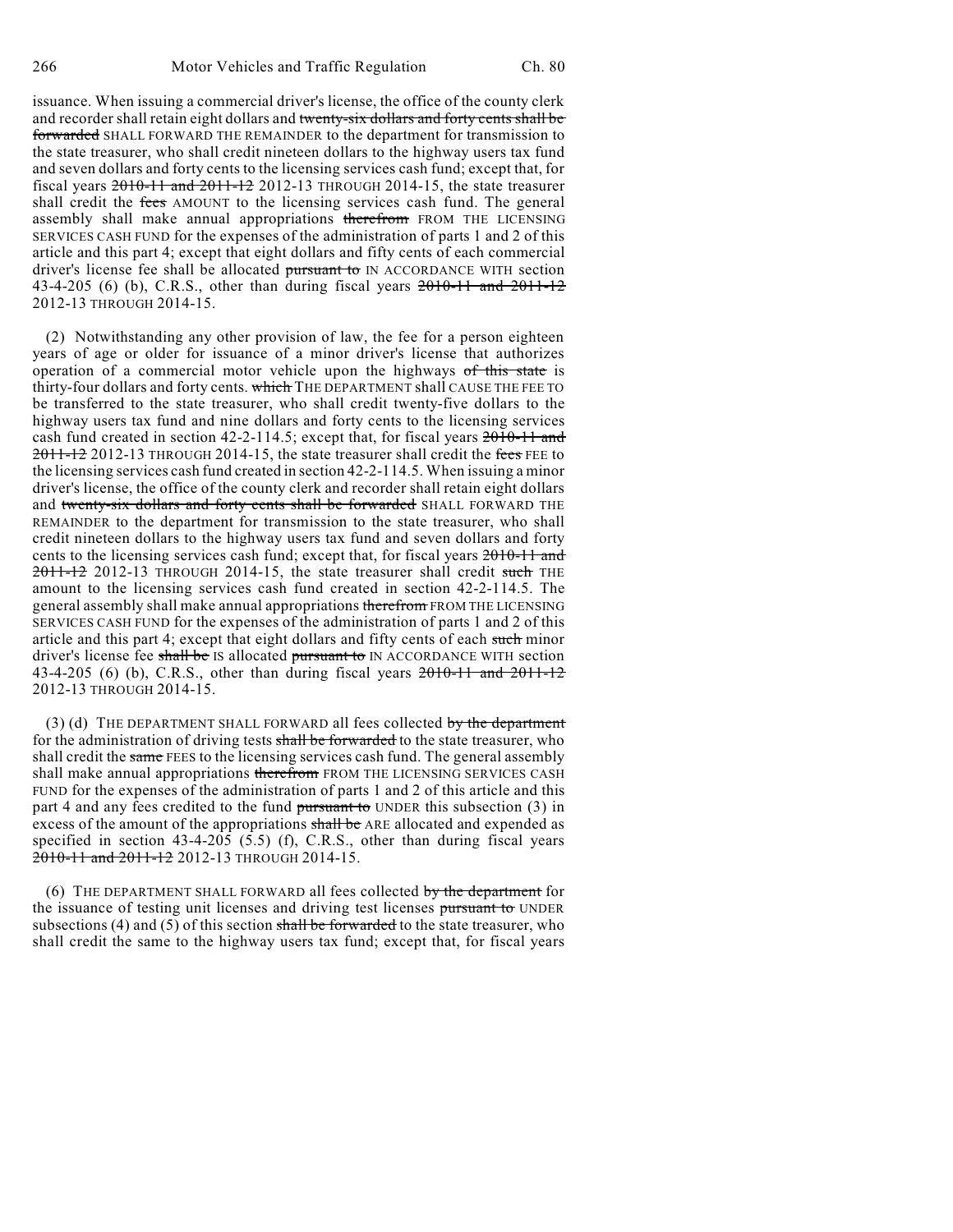2010-11 and 2011-12 2012-13 THROUGH 2014-15, the state treasurershall credit the fees to the licensing services cash fund. The general assembly shall make annual appropriations therefrom FROM THE LICENSING SERVICES CASH FUND for the expenses of the administration of parts 1 and 2 of this article and this part 4 and any fees credited to the fund pursuant to this subsection (6) in excess of the amount of the appropriations shall be ARE allocated and expended as specified in section 43-4-205 (5.5) (f), C.R.S., other than during fiscal years 2010-11 and 2011-12 2012-13 THROUGH 2014-15.

**SECTION 6.** In Colorado Revised Statutes, 42-3-304, **amend** (18) (d) (I) as follows:

**42-3-304. Registration fees - passenger and passenger-mile taxes - clean screen fund - repeal.** (18) (d) (I) In addition to any other fee imposed by this section, the owner shall pay, at the time of registration of REGISTERING a motor vehicle or low-power scooter, a motorist insurance identification fee. The fee shall be adjusted annually by the department, based upon moneys appropriated by the general assembly for the operation of the motorist insurance identification database program. Prior to July 1, 2011, in no event shall the fee exceed fifty cents. On and after July 1, 2011, In no event shall the fee exceed ten cents. The fee DEPARTMENT shall be transmitted TRANSMIT THE FEE to the state treasurer, who shall credit it to a special account within the highway users tax fund, to be known as the motorist insurance identification account, which is hereby created. THE DEPARTMENT SHALL USE moneys in the motorist insurance identification account, shall be used, subject to appropriation by the general assembly, to cover the costs of administration and enforcement of the motorist insurance identification database program created in section 42-7-604 and for state fiscal years 2010-11 and 2011-12, for expenses incurred in connection with the administration of article 2 of this title; by the division of motor vehicles within the department; except that:

(A) For the 2010-11 and 2011-12 fiscal years 2012-13 THROUGH 2014-15, the state treasurer shall transfer moneys in the account in excess of the amount of moneys appropriated from the account to the Colorado state titling and registration account in the highway users tax fund for allocation and expenditure as required by section 42-1-211 (2). This sub-subparagraph (A) is repealed, effective July 1,  $2012$ 2015.

(B) For the fiscal year commencing July 1,  $2012$  2015, the state treasurer shall transfer moneys in the account in excess of the amount of moneys appropriated from the account to the highway users tax fund for allocation and expenditure as specified in section 43-4-205 (5.5) (c), C.R.S.

**SECTION 7. Appropriation - adjustments in 2012 long bill.** (1) For the implementation of this act, appropriations made in the annual general appropriation act to the department of revenue for the fiscal year beginning July 1, 2012, are adjusted as follows:

(a) The general fund appropriation to the executive director's office, is decreased by \$7,954,625.

(b) The cash funds appropriation to the executive director's office, is increased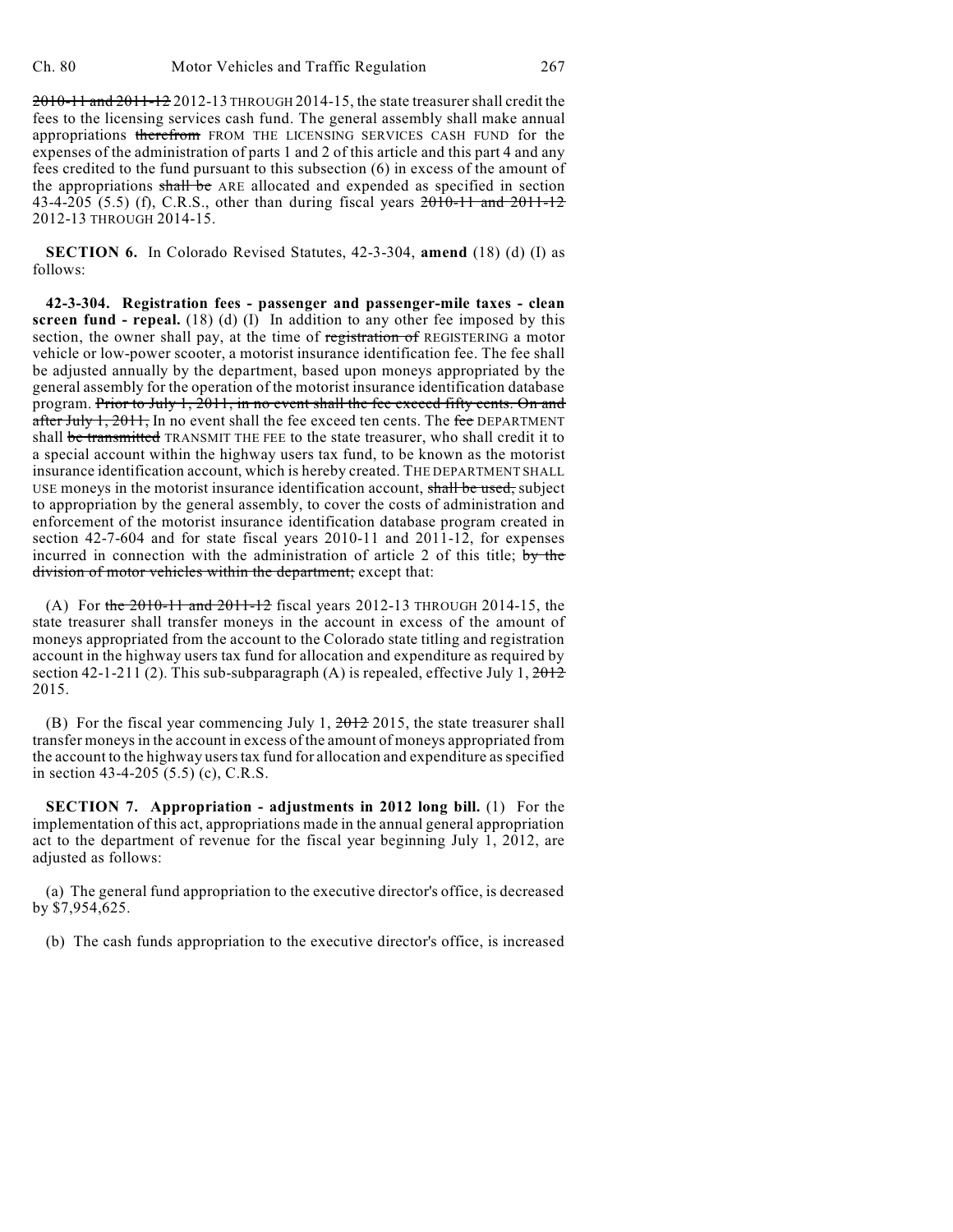by \$8,051,285. Said sum is from the licensing services cash fund created in section 42-2-114.5 (1), Colorado Revised Statutes.

(c) The cash funds appropriation to the executive director's office, is decreased by \$31,708. Said sum is from the highway users tax fund pursuant to section 43-4-201 (3) (a) (III) (C), Colorado Revised Statutes.

(d) The reappropriated funds appropriation to the executive director's office, for personal services, is decreased by \$64,953. Of said sum, \$21,918 is from moneys transferred from the enforcement business group, limited gaming division and \$43,035 is from moneys transferred from the state lottery division.

(e) The general fund appropriation to the central department operations division, is decreased by \$108,245.

(f) The cash funds appropriation to the central department operations division, is increased by \$126,582. Said sum is from the licensing services cash fund created in section 42-2-114.5 (1), Colorado Revised Statutes.

(g) The cash funds appropriation to the central department operations division, is decreased by \$8,870. Said sum is from the highway users tax fund pursuant to section 43-4-201 (3) (a) (III) (C), Colorado Revised Statutes.

(h) The reappropriated funds appropriation to the central department operations division, is decreased by \$9,467. Said sum is from moneys transferred from the enforcement business group, limited gaming division.

(i) The general fund appropriation to the division of motor vehicles, administration, is decreased by \$408,535.

(j) The cash funds appropriation to the division of motor vehicles, administration, is increased by \$423,014. Said sum is from the licensing services cash fund created in section 42-2-114.5 (1), Colorado Revised Statutes.

The cash funds appropriation to the division of motor vehicles, administration, is decreased by \$14,479. Said sum is from the highway users tax fund pursuant to section  $43-4-201$  (3) (a) (III) (C), Colorado Revised Statutes.

(l) The general fund appropriation to the division of motor vehicles, driver and vehicle services, is decreased by \$14,192,839.

(m) The cash funds appropriation to the division of motor vehicles, driver and vehicle services, is increased by \$14,192,839. Said sum is from the licensing services cash fund created in section 42-2-114.5 (1), Colorado Revised Statutes.

(n) The cash funds appropriation to the enforcement business group, limited gaming division, for indirect cost assessment, is decreased by \$31,385. Said sum is from the limited gaming fund created in section 12-47.1-701 (1), Colorado Revised Statutes.

(o) The cash funds appropriation to the state lottery division, for indirect cost